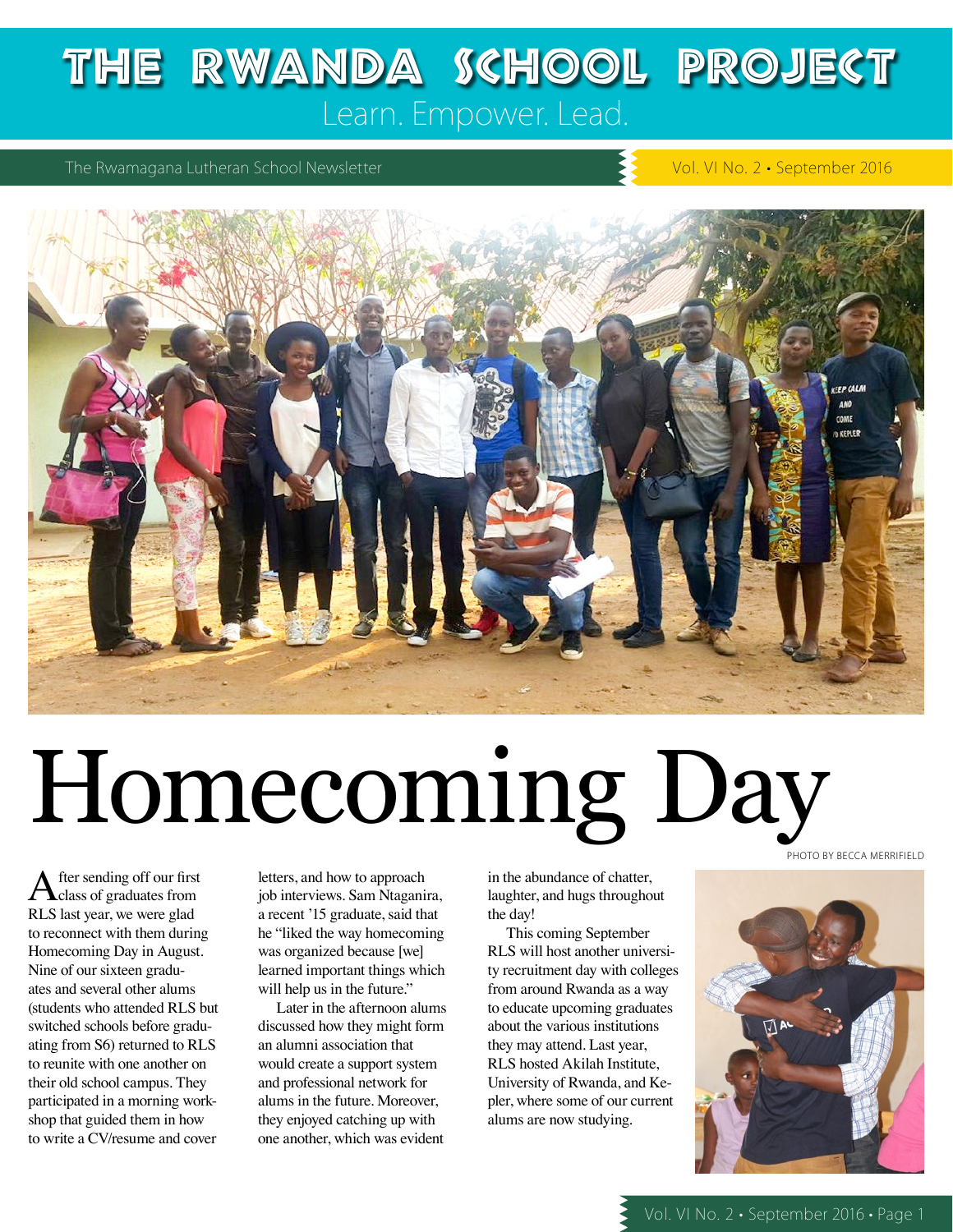### RLS Brothers attend Yale Young African Scholars Program

Brothers Muhire Patrick and Mucyo Pacificiqe, sons of a Lutheran pastor in Rwanda, recently participated in the Yale Young African Scholars Program in Kigali. Although there were 900 applicants, Muhire and Mucyo were among the 100 students representing 16 countries who were finally selected for the weeklong program. The Yale Young African Scholars (YYAS) focuses on teaching African students how to prepare for university, particularly in the U.S., but also allows them to interact with professors and their diverse peers during discussions and activities. Muyco commented that it was a "cool opportunity to learn from people from different parts of Africa," and also to learn about "college life" in the U.S., which motivates them to work hard and study for the SAT test. When they returned to school they spoke with enthusiasm about the program and they are excited to share their experience with their peers at RLS: "We want to help others learn new vocabu-



laries and develop reading and writing skills so that they can also have a chance when applying to universities. Although we are learning a lot at RLS, we realized that there is more to do and many ways

to improve" said Muhire. We hope that this formative experience will continue to shape the minds and futures of these young men as they continue their studies at RLS and beyond!

#### **V ROBIN'S LETTER**

When Rwamagana Lutheran School opened seven years ago with 24 very vulnerable students, half of them were former street boys in their late teens. There were people who expected we would have trouble with them stealing or damaging property. On the contrary, they proved to be extremely trustworthy, aware of the opportunity afforded them.

In recent years, partially in a sign of Rwanda's progress and partly as a sign of our school's progress, we have a greater mix now of paying students from comfortable homes and many others from very needy backgrounds. I

hope that we can maintain that balance. Kurt Hahn, founder of Outward Bound and a key inspiration for Expeditionary Learning schools, spoke of this mix of rich and poor in England, where schools rarely mix the two. Hahn wanted "the poor to help the rich break their 'enervating sense of privilege' and the rich to help the poor to build a true 'aristocracy of talent'." (Roots: From Outward Bound to Expeditionary Learning, ed. Emily Cousins, Kendall/Hunt Publishing, 2000)

My friend Peter was an acting CEO for a Rwandan company some years ago and he had a manager from Cote d'Ivoire. Peter asked the manager to empty a bucket of water from a leaky cooler (which he had emptied several times himself) and the manager refused, saying that he had gone to university and no longer could do such work. Although the manager's response was particularly obstinate, it's a major issue in Rwanda (and indeed, globally!) where VIP status comes to those with money. We have some students now who are used to having someone pick up after them or who have never washed their own clothes or carried water. Although their poorer classmates can run circles around them in taking care of themselves, I also To improve "said Muhire. We hope that<br>this formative experience will continue to shape the minist and futures of these<br>young men as they continue their studes<br>is at RLS and beyond!<br>is at RLS and beyond!<br>the had emption and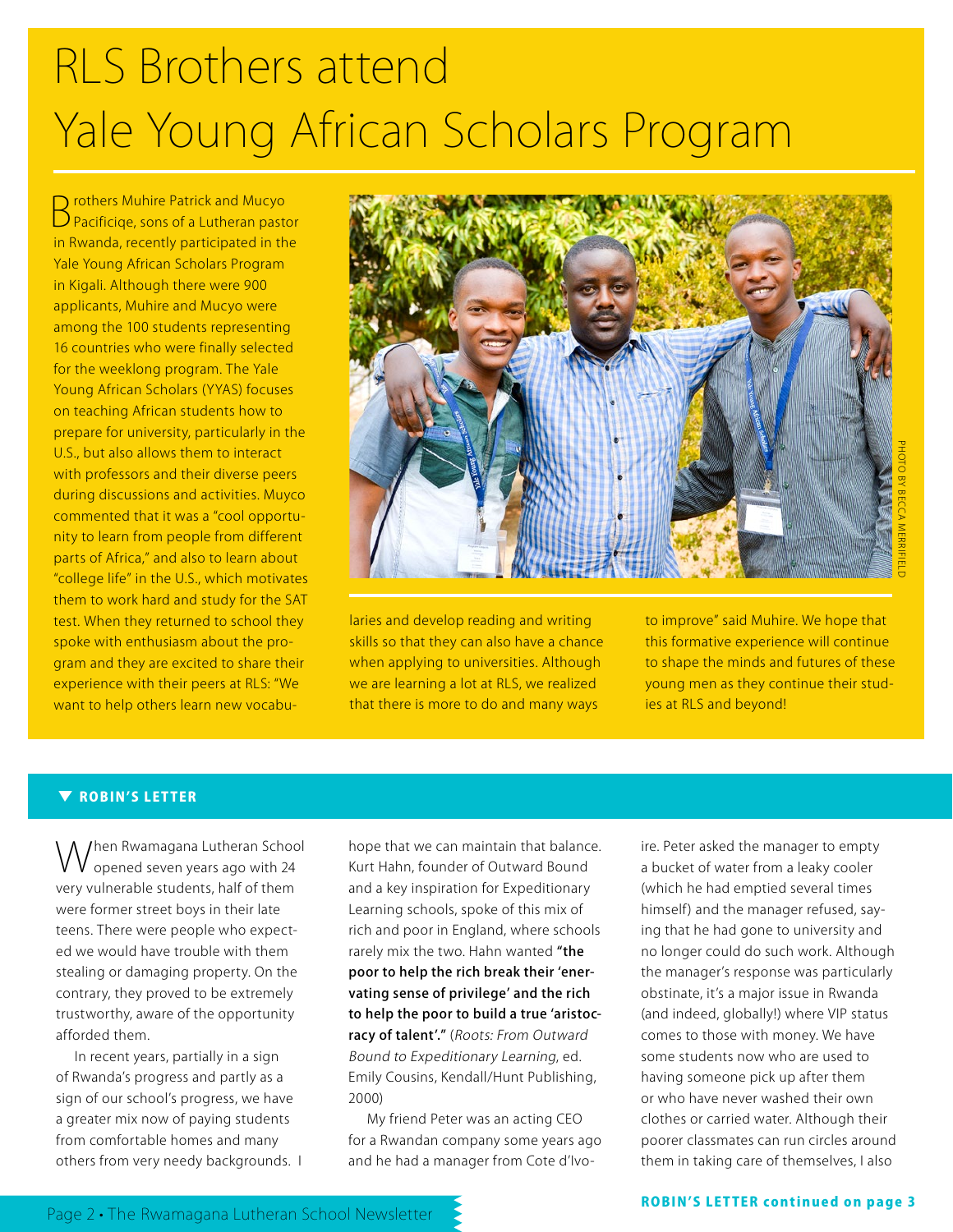

# A reflection on RSP school motto: Learn. Empower. Lead.

### Learn:

Learning is a process at RLS. Students take a big role in their learning through experiments, fieldwork, observation, essay writing, and so on. In addition, they learn by doing several projects where they find some solution to community challenges.

### Empower:

Students learn to take responsibility for themselves and take initiatives to work in the lab, the library, etc. Students are empowered to take part in some decision-making about their future choices, for university and career.

### Lead:

Every RLS student is a future leader because they prepare themselves to be a leader in their crews, clubs, classes, and dorms. They make decisions on what should be done regarding students and advocate for the group.

#### ROBIN'S LETTER continued from page 2

see some poor students who are cowed by richer classmates or who try to win friendship with them by running errands for them or doing them favors.

Classism is counter to Christian teaching and it's our job in school to help students really understand our six character traits: respect, initiative, trustworthiness, perseverance, cooperation and responsibility. Each student belongs to a Crew of 15 or fewer students and they stay with that Crew for three years. Recently, Senior 2 students were discussing how they would feel if someone borrowed a radio that they'd brought to school and then damaged it, and no one

had trouble agreeing that the lender would feel both angry and sad. However, when we turned the tables and asked them what they would do if they'd been the borrower who broke the radio, they had a harder time.

"I might sneak it back and leave it on the bed." "I'd ask him forgiveness." "He has to forgive me." "No, I have to confess to him and say sorry." One boy spoke up quietly, "I have to pay for it." I asked him if he would pay for it even if the lender was angry, and he nodded his head. It's my fervent hope that, as we engage students in these kinds of conversations -- and in sports, drama, conservation activities and community service with their Crews – they will move into Rwandan society with an understanding of each person's value and the ethical strength to be good community members and leaders.

Traditional Rwandan proverbs refer to many such ethical norms and we will be most successful if we can produce students who are ethically grounded. If they are academically successful too, so much the better!